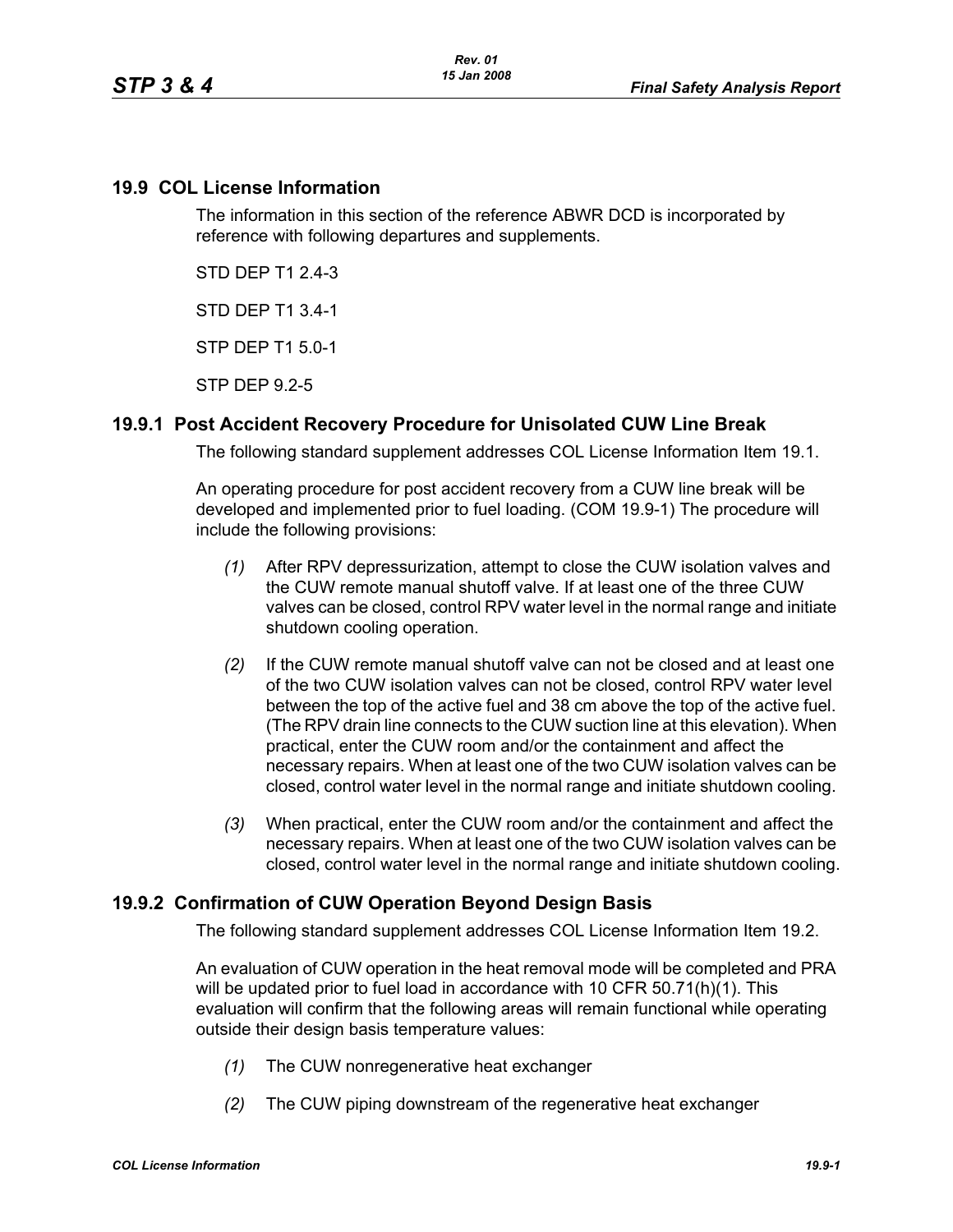- *(3)* The RCW piping downstream of the nonregenerative heat exchanger
- *(4)* The feedwater piping downstream of CUW injection
- *(5)* Piping supports for the above piping

The emergency operating procedure to operate the CUW in heat exchanger bypass mode will be developed and implemented prior to fuel loading. (COM 19.9-2) This procedure will include the following steps:

- *(1)* Terminate RBCCW flow to the RHR heat exchangers.
- *(2)* Bypass the hot water heat exchanger in the RBCCW line.
- *(3)* Bypass the flow control valve which controls RBCCW flow through the NRHX.

### **19.9.3 Event Specific Procedures for Severe External Flooding**

STP DEP T1 5.0-1

*Internal* and external *flooding is addressed in Appendix 19R. The site selection process will take into account the worst case predicted flood. Then grade level and flood control methods (e.g., site grading) will be determined based on this predicted flood level. The grade level floor will be 0.3 meters above this predicted flood level. Therefore, external flooding should not be a major concern for the ABWR. To further reduce the susceptibility of external floods, plant and site specific procedures will be developed by the COL applicant for severe external flooding using the following guidelines:* 

- *(4) Check that the door between the turbine building and service buildings is closed.*
- *(5) Sandbag the external doors to the*
	- *(a) Reactor building,*
	- *(b) Control building,*
	- *(c) Service building,*
	- *(d) Pump house at the ultimate heat sink,*
	- *(e) Diesel generator fuel oil transfer pits, and*
	- *(f) Radwaste building.*
- *(6) Close and dog all external water tight doors in the reactor and control buildings.*
- *(7) Shut the plant down.*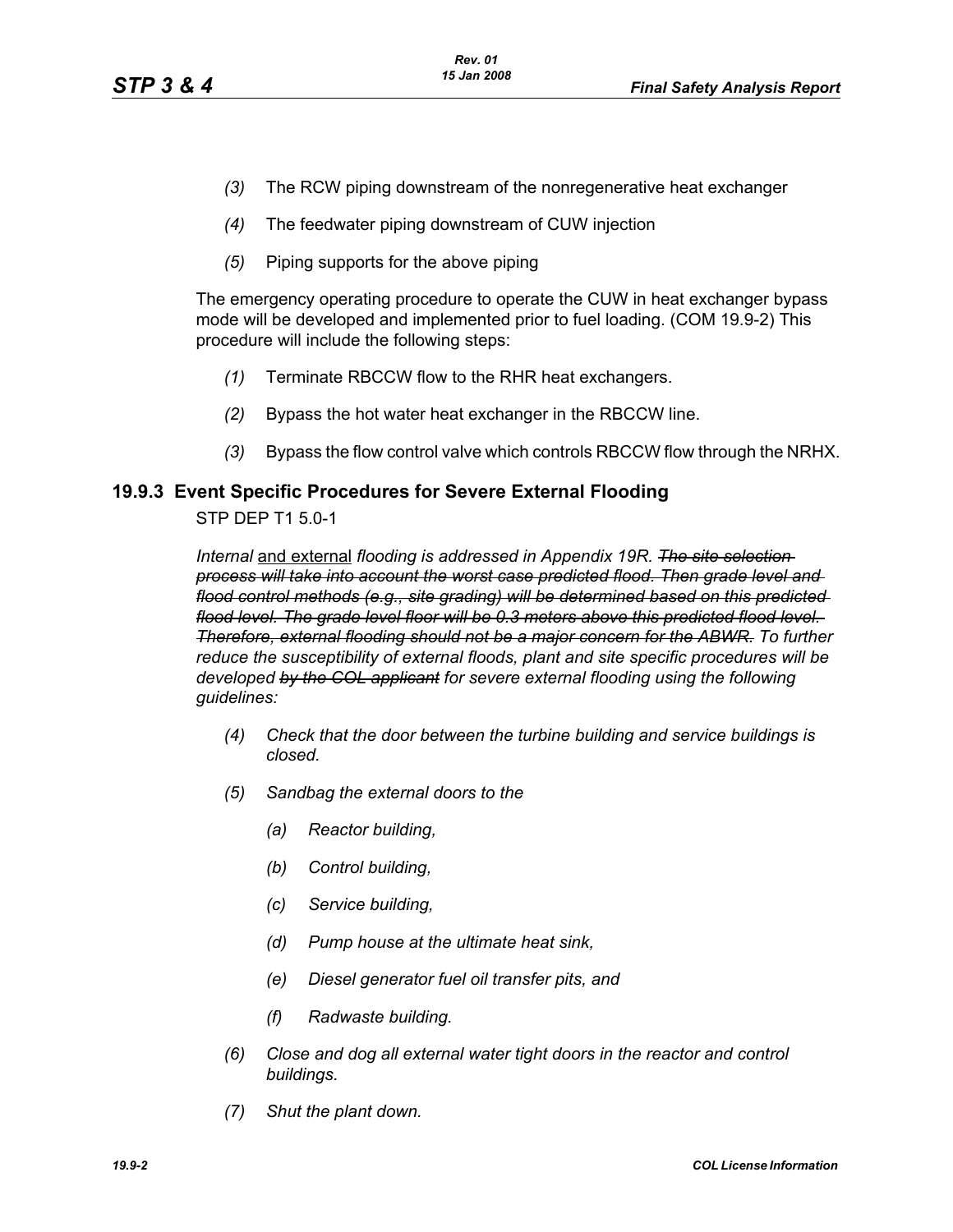*(8) Use power from the diesel generators if offsite power is lost.*

*Underground passages between buildings would not be affected because they are required to be watertight.*

The following site-specific supplement addresses departure STP DEP T1 5.0-1.

The operating procedure for severe external flooding will be developed and implemented prior to fuel loading. (COM 19.9-3) The procedure will include the above guidelines and the following:

- *(1)* Procedures and training will be developed to ensure that observation of the main cooling reservoir is conducted such that main control room personnel will be alerted on indications of a main cooling reservoir breach. These procedures will also direct that the main control room access door will be closed immediately on receipt of such notification.
- *(2)* The site layout will be such that unobstructed views of the area between the main cooling reservoir and units 3&4 are available to the personnel assigned responsibility to alert the main control room staff of a potential main cooling reservoir breach. If necessary, lighting will be provided to ensure such views at night.
- *(3)* Procedures will be developed to ensure that flood barriers are closed on notification of Colorado River dam failures upstream of the site.
- *(4)* Frequent, periodic inspections of the main cooling reservoir will be performed to detect any indications of potential main cooling reservoir failure.

#### **19.9.4 Confirmation of Seismic Capacities Beyond the Plant Design Basis**

The following standard supplement addresses COL License Information Item 19.4.

The seismic capacity analysis will be completed prior to fuel loading and the PRA will be updated in accordance with 10 CFR 50.71(h)(1). (COM 19.9-4)

#### **19.9.5 Plant Walkdowns**

The following standard supplement addresses COL License Information Item 19.5.

Procedures for plant walkdowns to identify seismic, fire, and internal flooding vulnerabilities will be developed and implemented prior to fuel loading. (COM 19.9-5)

#### **19.9.6 Confirmation of Loss of AC Power Event**

The following site-specific supplement addresses COL License Information Item 19.6.

The site-specific frequency estimate for the loss of AC power event (Subsection 19D.3.1.2.4) is complete. The assessment addressed site-specific parameters (as indicated in NUREG/CR-6890) such as specific causes (e.g., a severe storm) of the loss of power, and their impact on a timely recovery of AC power. This evaluation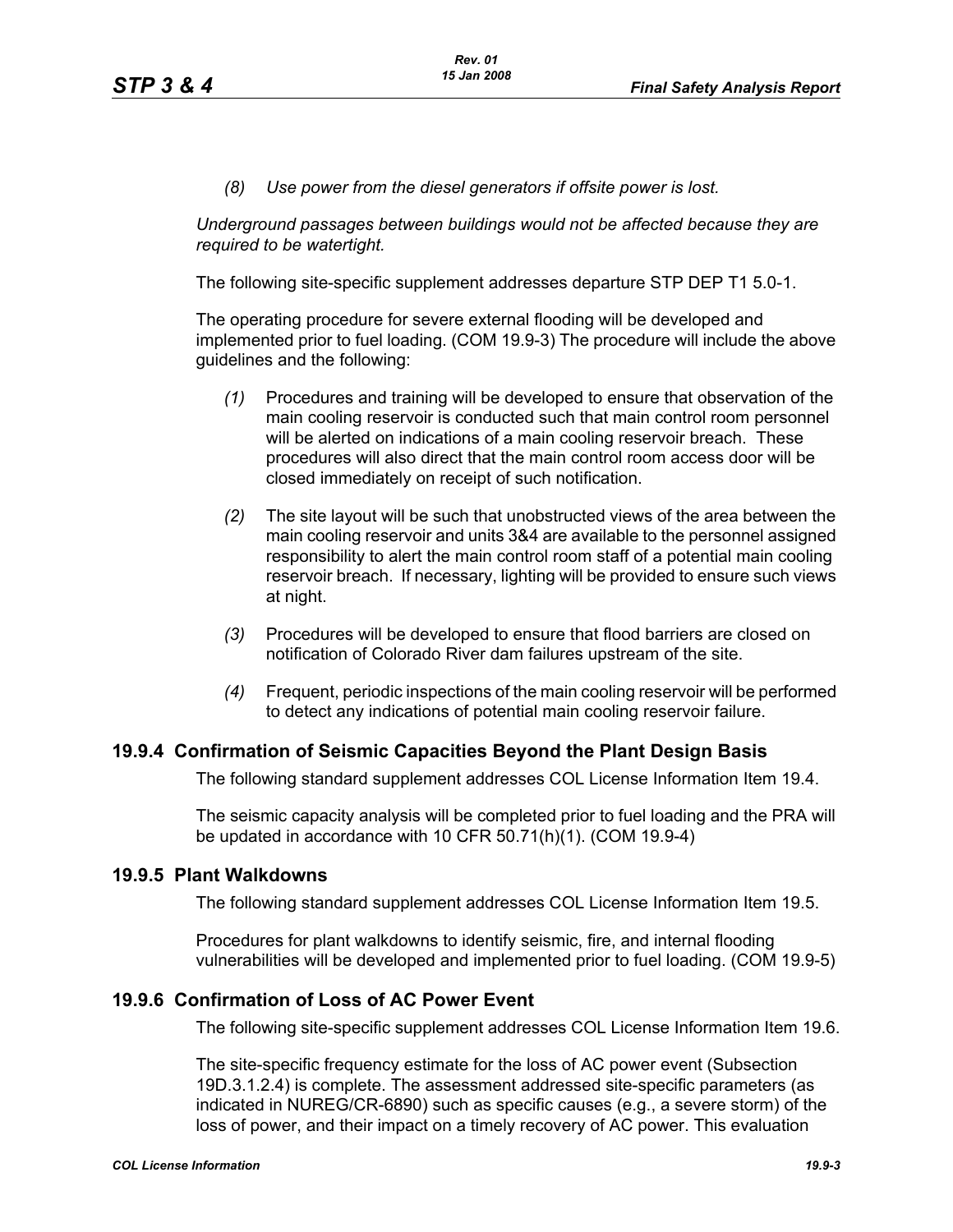verified that the overall risk impact of grid events at STP is bounded by the original Subsection 19D analysis.

## **19.9.7 Procedures and Training for Use of AC-Independent Water Addition**

The following standard supplement addresses COL License Information Item 19.7.

Operating procedures and training for AC-Independent Water Addition will be developed and implemented prior to fuel loading. The procedures will identify system valve actuations, which provide ACIWA via the RHR System as a water source to the RPV or Containment. (COM 19.9-6) The procedures will address operation of the ACIWA for vessel injection or drywell spray operation. Operation of the ACIWA System in the vessel injection mode requires valves F005, F101, and F102 to be opened and valve F592 to be closed. Reactor depressurization to below ACIWA System operating pressure is required prior to ACIWA operation in the vessel injection mode. Operation of the ACIWA in the drywell spray mode requires valves F017, F018, F101, and F102 to be opened and valve F592 to be closed. These valves are shown on Figure 5.4-10. The diesel fire pump will start automatically when the ACIWA is properly aligned for vessel injection or drywell spray. If the normal firewater system water supply is unavailable, the alternate water supply can be made available by opening the manual valve between the diesel driven fire pump and the alternate water supply. This valve is shown in Figure 9.5-4. If it is necessary to use a fire truck for vessel injection or drywell spray, valve F103 must be opened in addition to operation of the valves discussed above for ACIWA operation. The valve for operation of the ACIWA using the fire truck is also shown on Figure 5.4-10. All of the valves required for ACIWA operation are manually operable.

STP 3 & 4 will make dose rate calculations for the specific configuration being constructed. These calculations will include the specific piping layout, shielding considerations, the potential for systems within the room to have recently been operated and thus contain radioactive coolant, and any other factors that significantly affect the dose rates. These dose rate calculations will be considered in the development of the specific plant procedures for ACIWA operation.

#### **19.9.8 Actions to Avoid Common-Cause Failures in the Essential** *Multiplexing System (EMUX)* **Communications Function (ECF) and Other Common Cause Failures**

STD DEP T1 3.4-1

*To reduce the potential for significant EMUX* ECF *common cause failures, (Subsection 19N.4.12), the COL applicant will take the following actions:*

*(1) To eliminate remote multiplexing unit (RMU)* interface function (RIF) *miscalibration as a credible source of EMUX* ECF *common cause failure, administrative procedures will be established to perform cross-channel checking of RMU* RIF *outputs at the main control room safety system logic and control instrumentation, as a final check point of RMU* RIF *calibration work.*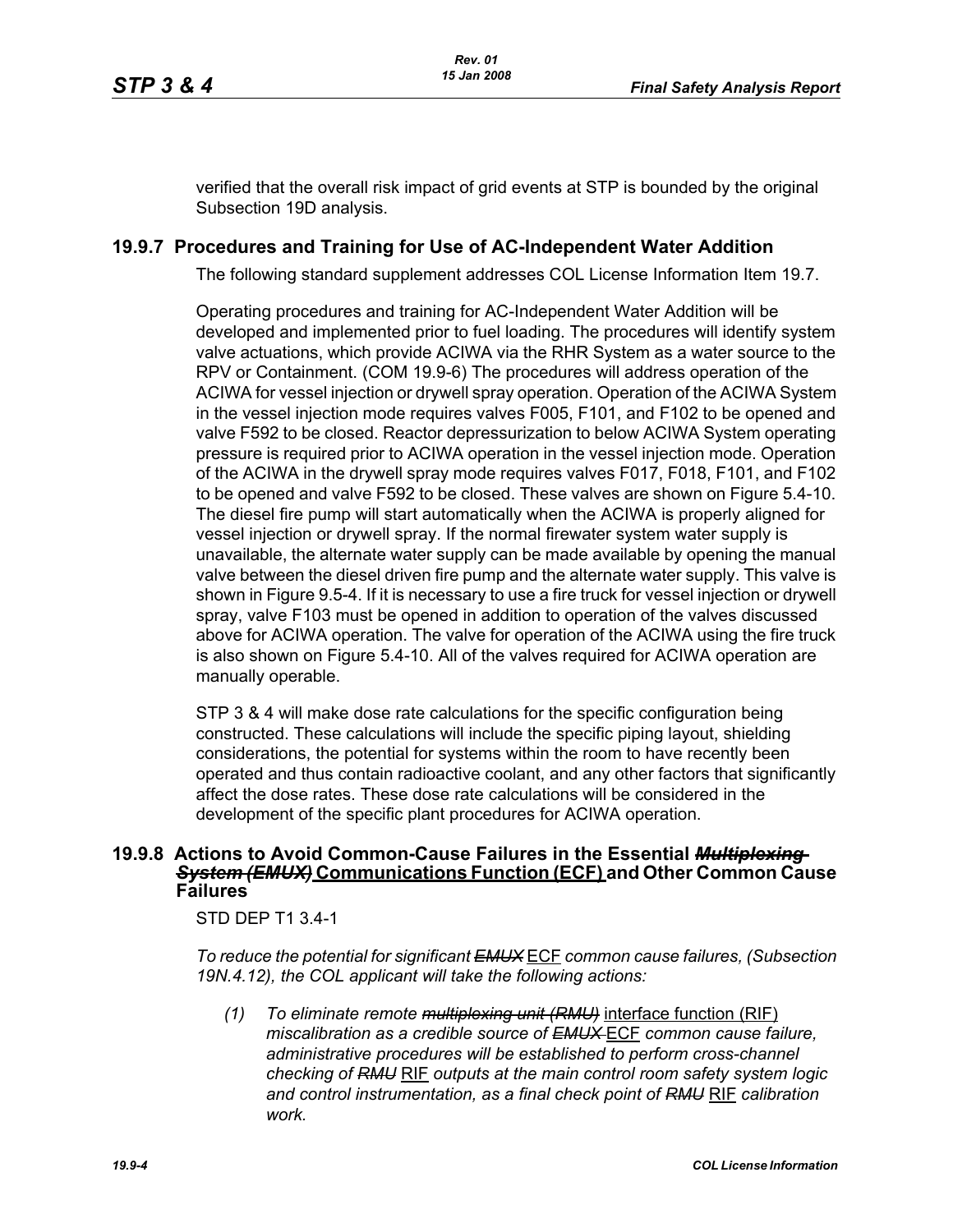- *(2)* To prevent any unidentified *EMUX* ECF faults/failure modes (e.g., an undetected software fault) from propagating to other *EMUX* ECF divisions, the plant operating procedures will include the appropriate detailed procedures necessary to assure that the ABWR plant operations are maintained in compliance with the governing Technical Specifications during the periods of divisional *EMUX* ECF failure. This will assure that such unidentified faults are effectively eliminated as a credible source of *EMUX* ECF common cause failure. These procedures will also include the appropriate symptom-based operator actions to assure that adequate core cooling is maintained in the hypothetical event of an entire *EMUX* ECF system failure.
- *(3)* To eliminate maintenance/test errors as a credible source of *EMUX* ECF common cause failure, administrative procedures will be established which will not permit the same technician to work on multiple divisions of the *EMUX* ECF. As noted in Subsection 19D.7, a maintenance procedure must be established so that if a sensor is found out of tolerance, before it is recalibrated, the calibration instrument is first checked. In addition, the same technician will not be allowed to calibrate sensors in different divisions.

The following standard supplement addresses COL License Information Item 19.8.

Test, maintenance, surveillance and administrative procedures will be developed and implemented prior to fuel loading to ensure credible common mode failures cannot occur. (COM 19.9-7) These procedures shall include the above actions 1 through 3.

### **19.9.9 Actions to Mitigate Station Blackout Events**

The following standard supplement addresses COL License Information Item 19.9.

The analyses and procedures to confirm the assumptions modeled in PRA will be developed and implemented prior to fuel loading and the PRA will be updated in accordance with 10 CFR 50.71(h)(1). (COM 19.9-8) The following actions will be performed to confirm these assumptions:

- *(1)* Confirm that the minimum condensate storage tank volume is 570 cubic meters.
- *(2)* Develop battery loading profiles to define appropriate load shedding during station blackout to ensure that the RCIC System can be operated for approximately 8 hours (See Subsection 8.3.2.1.3.1).
- *(3)* Perform analyses to confirm that RCIC room temperature will not exceed equipment design temperature without room cooling for at least 8 hours.
- *(4)* Perform analyses to confirm that control room temperature will not exceed equipment design temperature for at least 8 hours without room cooling.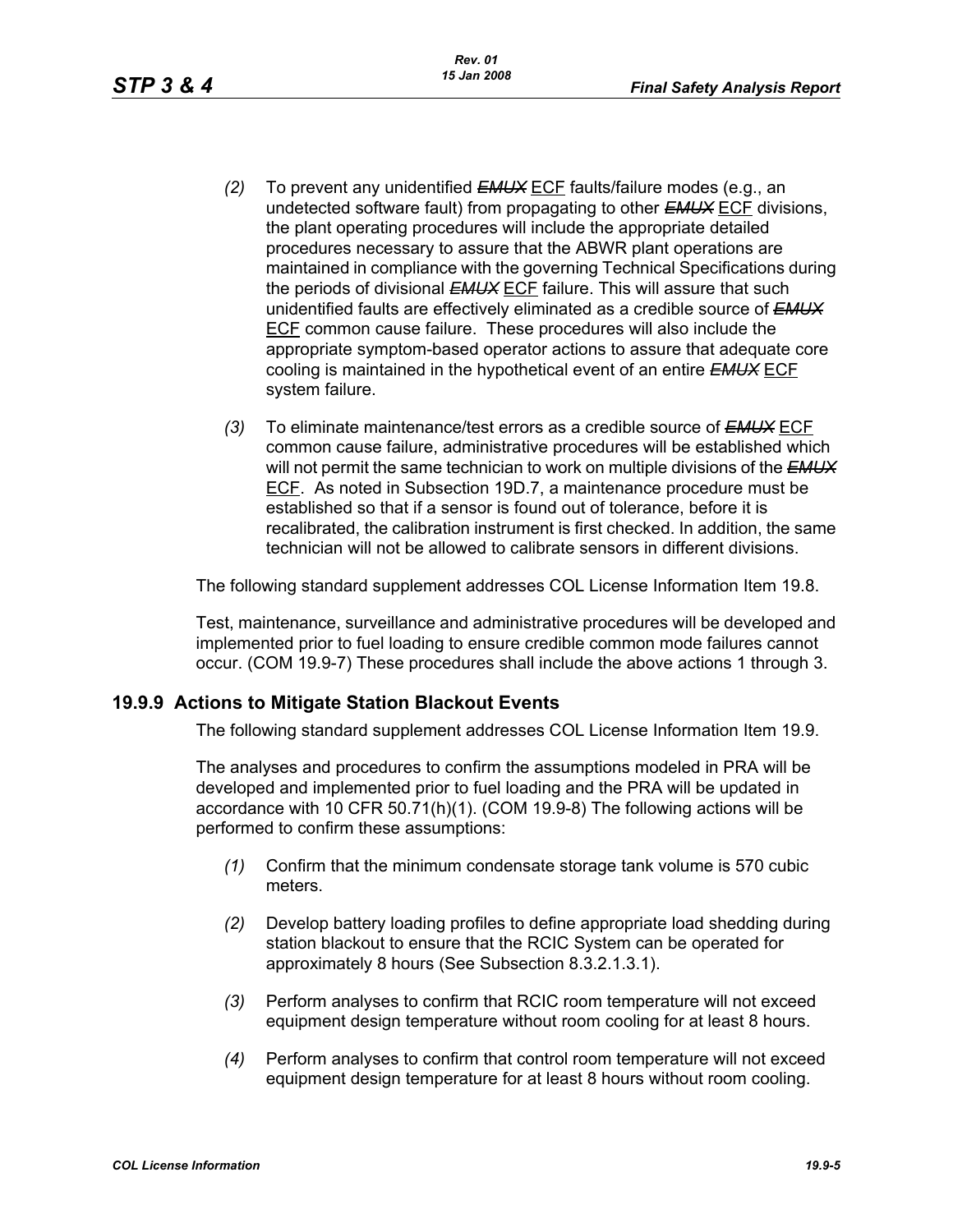- *(5)* Develop procedures for the emergency replenishment of gas supply for safety-related, pneumatically operated components. A discussion of the types of actions which could be taken is in Subsection 19E.2.1.2.2.2(2)(b).
- *(6)* Develop procedures to provide backup DC power to ADS valves to keep the valves open as long as possible to keep the reactor vessel depressurized if such action was necessary during a Station Blackout. See the discussion in Subsection 19E.2.1.2.2.2(a).

The detailed procedures that supplement the Emergency Procedure Guidelines will include the manual valve operation that is noted in Subsection 19.7.3(3a).

## **19.9.10 Actions to Reduce Risk of Internal Flooding**

STP T1 DEP 5.0-1

*(8) Ensure that the design of the RSW System includes anti-siphon capability on both the supply and return lines* line *to the UHS.*

The following standard supplement addresses COL License Information Item 19.10.

Training, design, site-specific PRA based analysis, and procedures to reduce risk of internal flooding will be developed and implemented prior to fuel loading. (COM 19.9- 9) These will include the following:

- *(1)* Training on isolation of potential flooding sources.
- *(2)* Maintenance of pump trip and valve isolation capability of potential unlimited flood sources will be controlled to assure that flood mitigation capability exists at all times. If pump trip and valve isolation capability is unavailable, procedures to monitor applicable piping lines for leakage must be implemented and replacement/repair of failed components must be completed as soon as possible or other mitigative features must be implemented.
- *(3)* Sizing of floor drains must be adequate to accommodate all potential flood rates. In sizing the floor drains, the following considerations must be addressed:
	- *(a)* The maximum volume and flow rate of potential flood sources on each floor must be calculated based on ANSI/ANS 58.2, "Design Basis For Protection Of Light Water Nuclear Power Plants Against The Effects Of Postulated Pipe Rupture."
	- *(b)* The floor drain sizing must be able to drain the highest flow rate in that area without allowing flood buildup to reach installed equipment in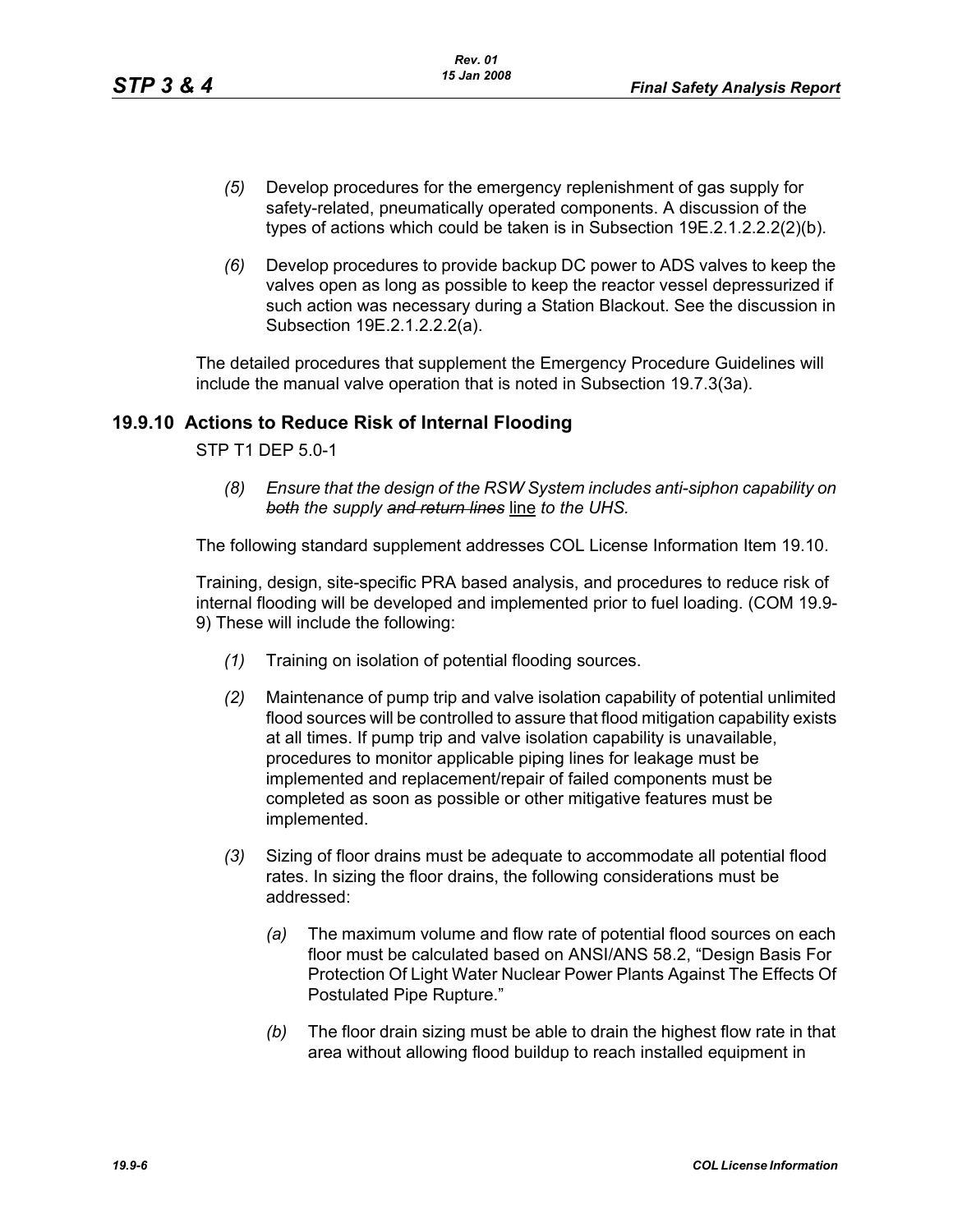another area containing equipment from a different train or division (i.e. less than 200mm).

- *(c)* The size and number of floor drains will account for the probability of some drains becoming clogged with debris.
- *(4)* Procedures for maintenance of watertight integrity of buildings and rooms especially during shutdown conditions.
- *(5)* Procedure to ensure that if flooding occurs in an ECCS divisional room that the watertight door to the affected room will not be opened until watertight integrity of the remaining ECCS rooms is assured.
- *(6)* Complete a site-specific PRA-based analysis for potential flood sources, the potential for flooding in the UHS pump house, and required mitigation features.
- *(7)* Procedure to open doors or hatches to divert water from safety-related equipment following postulated floods.
- *(8)* Ensure that the design of the RSW System includes anti-siphon capability on the supply line to the UHS.
- *(9)* Ensure that seals on radwaste tunnels between buildings are adequate to prevent interbuilding flooding.
- *(10)* Ensure that the RSW pump house is designed to prevent interdivisional flooding and water in excess of 4000 meters of RSW piping cannot gravity drain to the control building.

### **19.9.11 Actions to Avoid Loss of Decay Heat Removal and Minimize Shutdown Risk**

The following standard supplement addresses COL License Information Item 19.11.

Operating procedures to avoid loss of decay heat removal during shutdown condition will be developed and implemented prior to fuel loading. (COM 19.9-10) Procedures will include the following:

- *(1)* Recovery of failed operating RHR System.
- *(2)* Rapid implementation of standby RHR Systems if the initially operating RHR system cannot be restored.
- *(3)* Ensuring that instrumentation associated with the following functions is kept available if the system is not in maintenance:
	- RPV isolation valves,
	- ADS,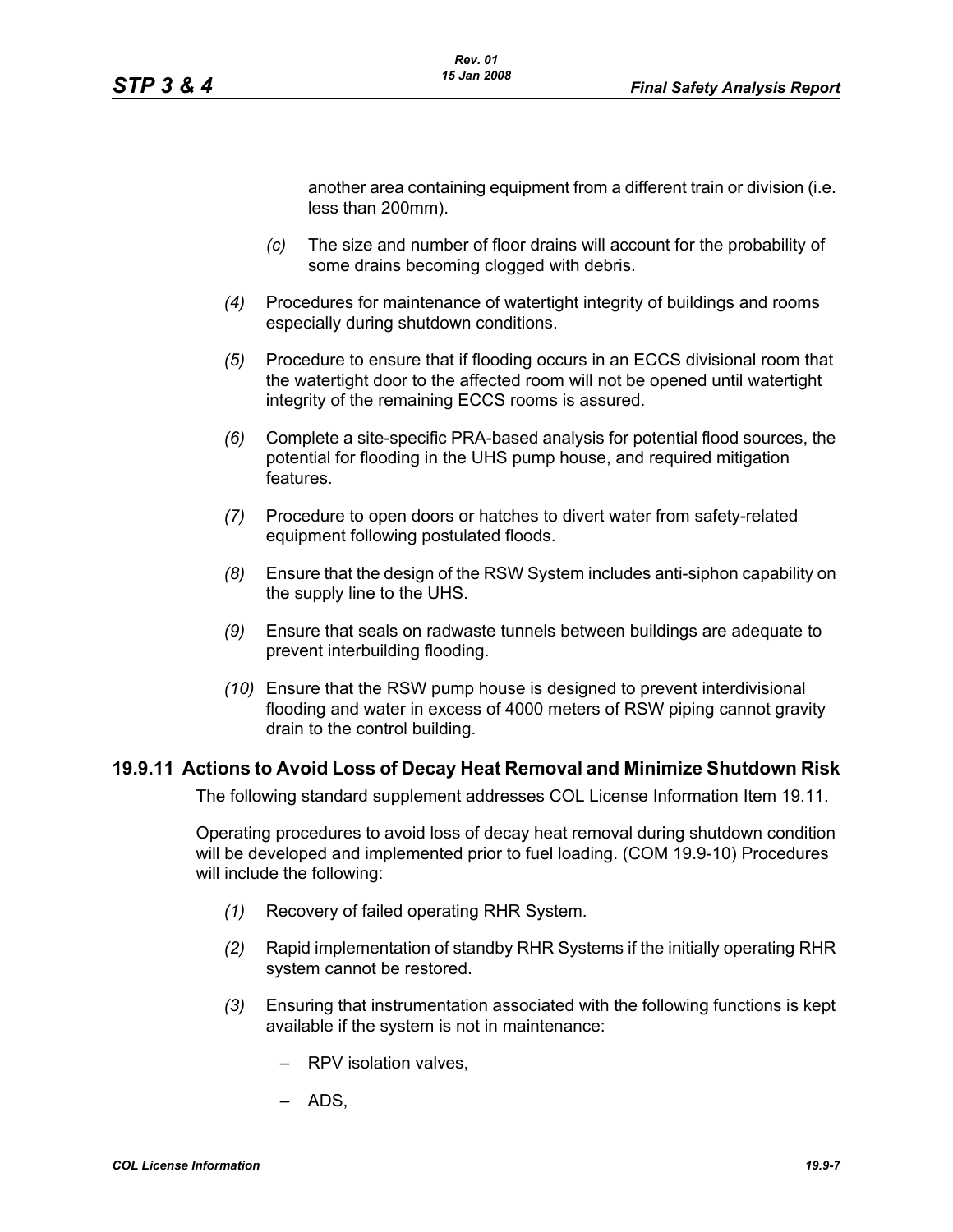- HPCF,
- LPFL,
- RPV water level, pressure, and temperature,
- RHR System alarms,
- EDG,
- Refueling interlock,
- Flood detection and valve/pump trip circuits.
- *(4)* Use of alternate means of decay heat removal using non-safety grade equipment such as reactor water cleanup, fuel pool cooling, or the main condenser.
- *(5)* Use of alternate means for inventory control using non-safety grade equipment such as AC-independent water addition, CRD pump (i.e., increasing CRD flow), and main feedwater and condensate.
- *(6)* Recovery from loss of offsite power.
- *(7)* Boiling as a means of decay heat removal in Mode 5 with the RPV head removed including available makeup sources.
- *(8)* Conducting suppression pool maintenance, especially as it relates to reduced availability of ECCS suction sources.
- *(9)* Fire/flood watches during periods of degraded safety division physical integrity.
- *(10)* Ensuring that at least one division of safety equipment is not in maintenance and its physical barriers are intact at all times.
- *(11)* Fire fighting during shutdown.
- *(12)* Use of remote shutdown panel while the plant is shutdown.

To reduce other risks during shutdown, procedures will include the following:

- *(1)* Firefighting with part of the fire protection system in maintenance,
- *(2)* Outage planning using guidance from NUMARC-91-06,
- *(3)* Use of freeze seals and RIP and CRD replacement.
- *(4)* Verification of correct fuel loading during refueling.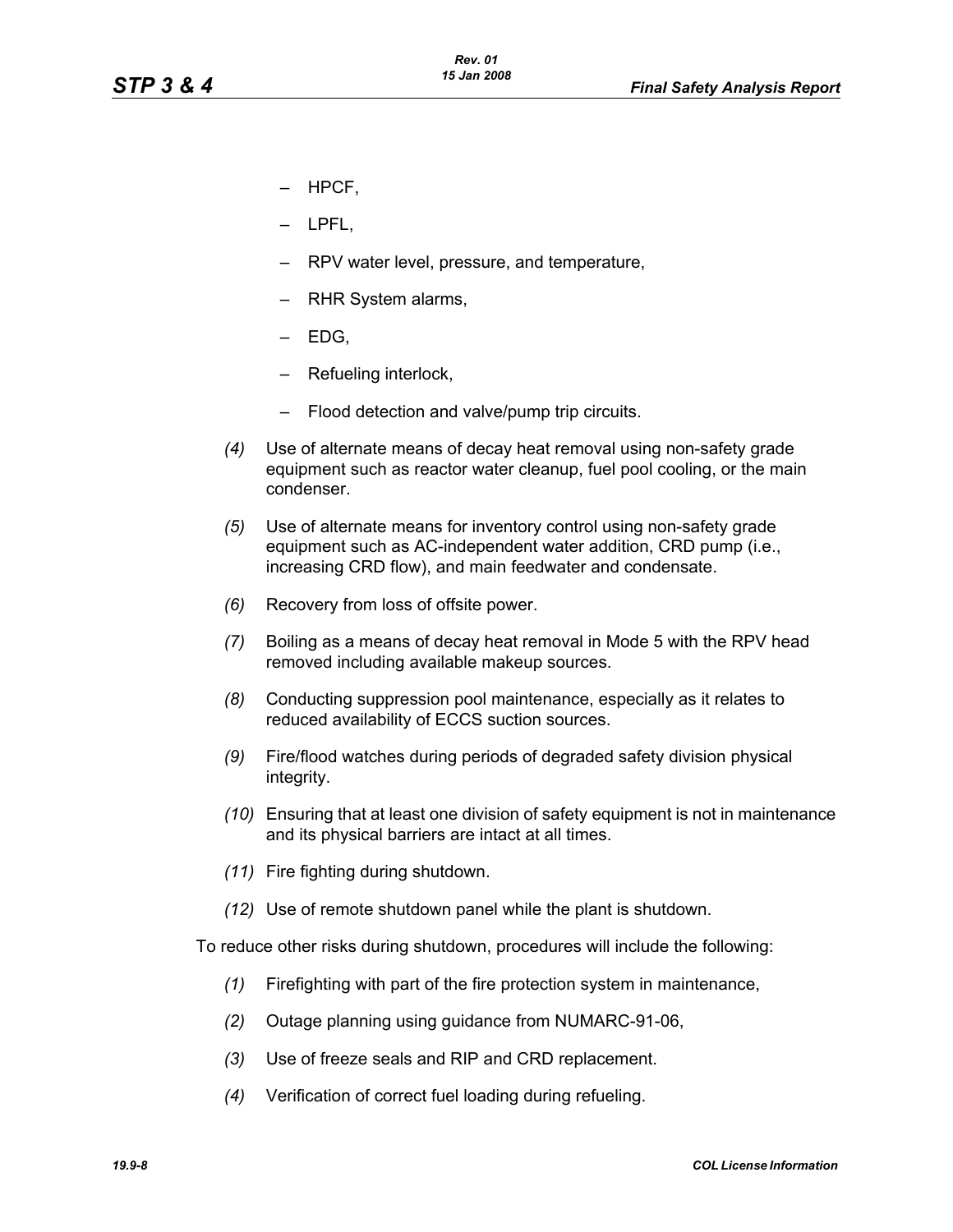*(5)* Maintenance of secondary containment during Modes 3 and 4, when necessary.

## **19.9.12 Procedures for Operation of RCIC from Outside the Control Room**

STD DFP T1 2 4-3

*In the PRA fire analysis (Subsection 19M.6.2), credit is taken for operation of RCIC from outside the control room. The COL applicant will develop procedures and conduct training for such RCIC operation.*

*The procedure should be developed along the following lines:*

- *(1) Station operation personnel and provide communication at areas for manual operation of the RCIC suction valves (CST suction and suppression pool suction), RCIC turbine trip and throttle valve, RCIC turbine steam admission valve, outboard steam isolation valve, RPV injection valve, turbine speed control panel, and the Remote Shutdown Panel.*
- *(2) If the RCIC steam isolation valves are closed, open these valves from their MCCs. If necessary, disconnect power to the outboard steamline isolation valve and open it using the valve's manual handwheel.* Manually open the RPV Injection Valve at the local motor control center or by the hand-wheel at the valve if the electrical power is not available.
- *(3) Disconnect or de-energize all control signals to and from the turbine.* Manually close the drain valves from the steam supply to RCIC turbine and turbine drains to the drain tank.
- *(4) Close the turbine trip and throttle valve.* Manually open the turbine steam supply valve at the motor control center or by the hand-wheel at the valve if the electrical power is not available.
- *(5) Disconnect power to the motor-operated suction valve (CST or suppression pool, as required), steam admission valve, and manually open these valves using their handwheels.* If power supply is available, manually start the RCIC room air-handling unit from the motor control center.
- *(6) Use a portable speed sensing instrument to monitor turbine speed.* Start RHR A or B Loop in Suppression Pool Cooling mode from the Remote Shutdown Panel.
- *(7) Manually manipulate the trip and throttle valve and manually open the RPV injection valve using their handwheels. Control injection flow by manipulating the trip and throttle valve and operate the turbine below the overspeed trip value. If the turbine trips on overspeed, reset the trip and throttle valve, and manipulate this valve to operate the turbine.* Monitor RCIC operation at the Remote Shutdown Panel.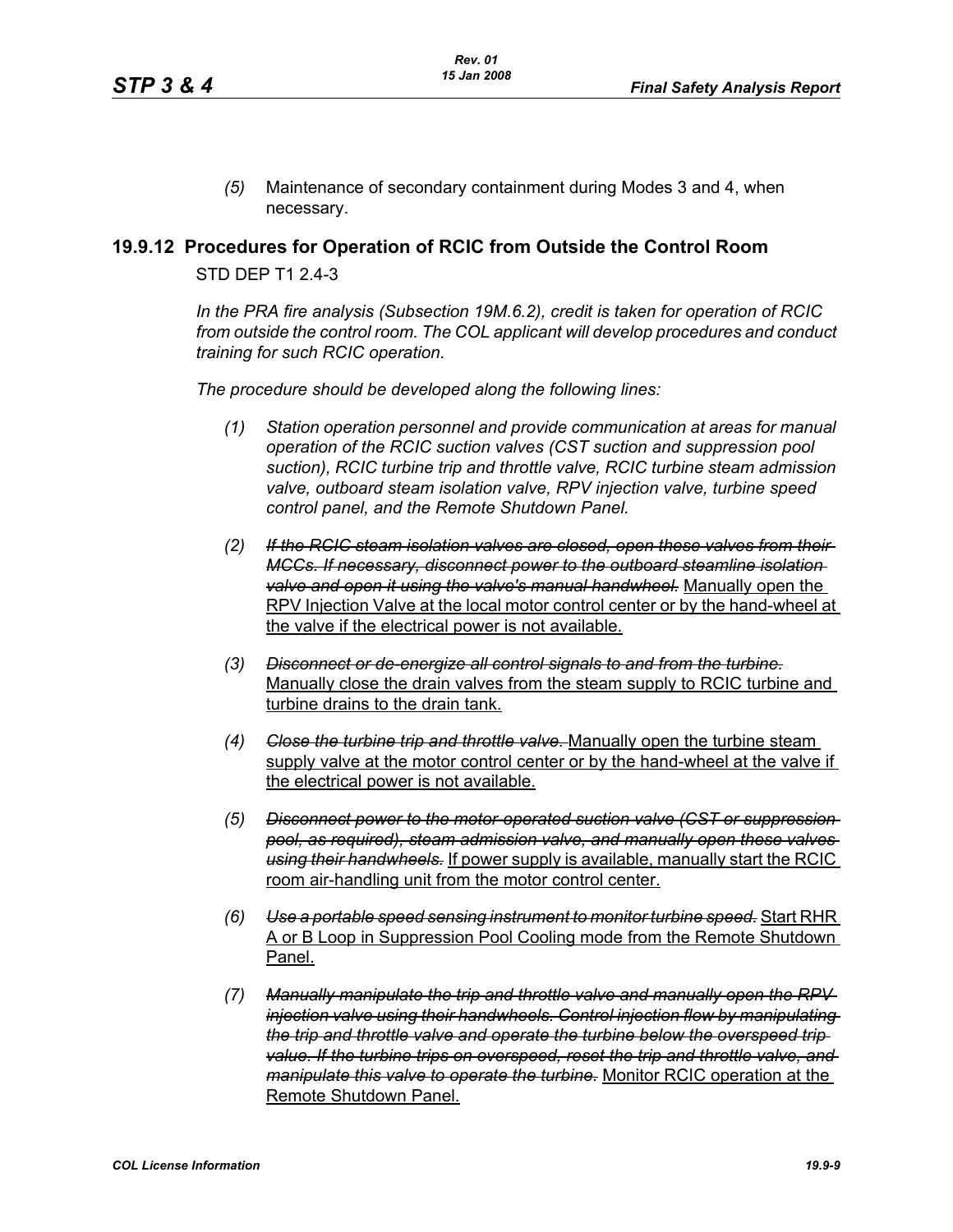- *(8) Monitor RPV water level at the Remote Shutdown System. Maintain RPV water level between Level 3 (low level) and Level 8 (high level).* Manually switch the pump suction valve from CST to the Suppression Pool when CST water level drops below the low level setpoint.
- *(9)* Control reactor water level by switching RCIC into partial flow ON/OFF at the local control panel.
- *(10)* Monitor RPV water level at the Remote Shutdown System. Maintain RPV water level between Level 3 (low level) and Level 8 (high level).

The following standard supplement addresses COL License Information Item 19.12.

The operating procedure and training for the operation of RCIC from outside the control room will be developed and implemented before fuel loading. (COM 19.9-11) The procedures will include the 10 provisions listed above.

### **19.9.13 ECCS Test and Surveillance Intervals**

The following standard supplement addresses COL License Information Item 19.13.

A plan and procedures to identify departures of the test and surveillance intervals assumed in Tables 19D.6-1 through 19D.6-12 will be developed and implemented prior to fuel loading. (COM.19.9-12)

### **19.9.14 Accident Management**

The following standard supplement addresses COL License Information Item 19.14.

The important operator actions will be included in the operating procedures and the training of these procedures will be developed and implemented prior to fuel loading. (COM 19.9-13) The human actions identified will be reviewed so that detailed procedures can be developed and the appropriate training conducted. These procedures will include the following:

*(1)* Directions and guidance for operation of the Containment Overpressure System (COPS) shutoff valves should be developed. Appropriate care will be taken in the development of these procedures to ensure that the recovery of containment heat removal or containment sprays do not induce late containment structural failure. If a suppression pool water level of at least one meter above the top of the top horizontal connecting vent can be maintained following COPS operation, the Licensee may leave the shutoff valves open until after recovery of Containment Heat Removal since the fission product release will be dominated by the initial noble gas release. In addition, the procedure for closure of the shutoff valves will include steps for the reintroduction of nitrogen into the containment. In developing accident mitigation strategies, the licensee will examine the potential benefits of drywell spray operation if the containment fails in the drywell.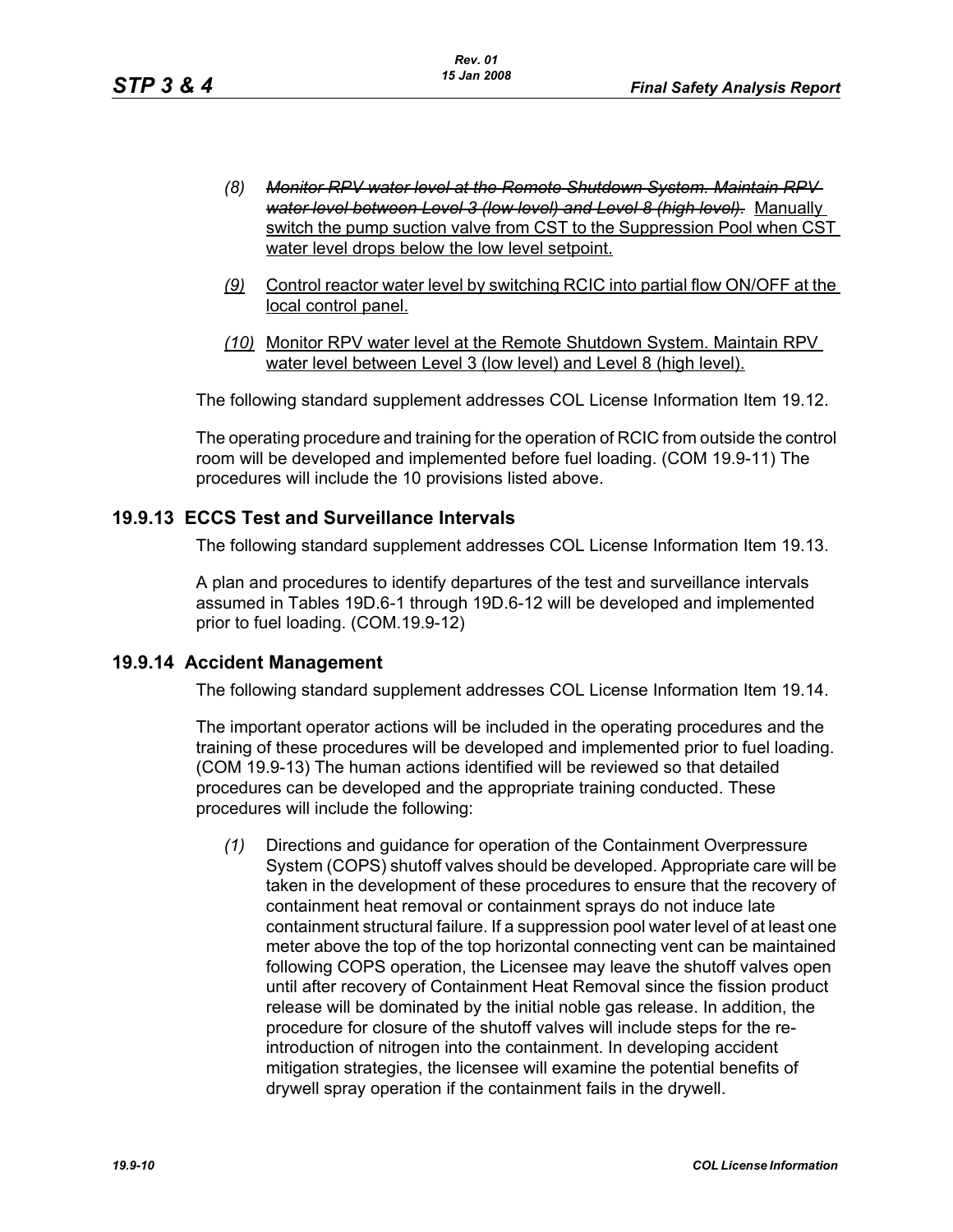- *(2)* For human actions that are taken that rely on instrumentation that may be operating outside of the qualification range, the expected performance of the instrumentation will be determined and additional guidance provided to the operator if needed.
- *(3)* Accident management strategies will consider the potential for recriticality during the recovery. A possible strategy could be a caution for the operators and/or technical support staff to monitor the power level (perhaps indirectly via the rate of containment pressurization) and enter ATWS procedures as necessary.

## **19.9.15 Manual Operation of MOVs**

The following standard supplement addresses COL License Information Item 19.15.

A procedure to operate motor operated valves manually will be developed and implemented prior to fuel loading. (COM 19.9-14)

## **19.9.16 High Pressure Core Flooder Discharge Valve**

The following standard supplement addresses COL License Information Item 19.16.

A procedure to verify that the HPCF discharge valve is in the locked-open position will be developed and implemented prior to fuel loading. (COM 19.9-15)

### **19.9.17 Capability of Containment Isolation Valves**

The following standard supplement addresses COL License Information Item 19.17.

The stresses of the containment isolation valves will be demonstrated not to exceed ASME Section III service level C limits, and the ultimate pressure capability of the containment isolation valves will be demonstrated to be greater than 1.03 Mpa prior to fuel loading. (COM 19.9-16) The FSAR will be updated in accordance with 10 CFR 50.71(e) based upon the results of this analysis.

### **19.9.18 Procedure to Insure Sample Lines and Drywell Purge Lines Remain Closed During Operation**

The following standard supplement addresses COL License Information Item 19.18.

Operating procedures and administrative controls to ensure that drywell purge and sample line valves are normally sealed and that the purge valves have motive power to the valve operators removed will be developed and implemented prior to fuel loading. (COM 19.9-17)

## **19.9.19 Procedures for Combustion Turbine Generator to Supply Power to Condensate Pumps**

The following standard supplement addresses COL License Information Item 19.19.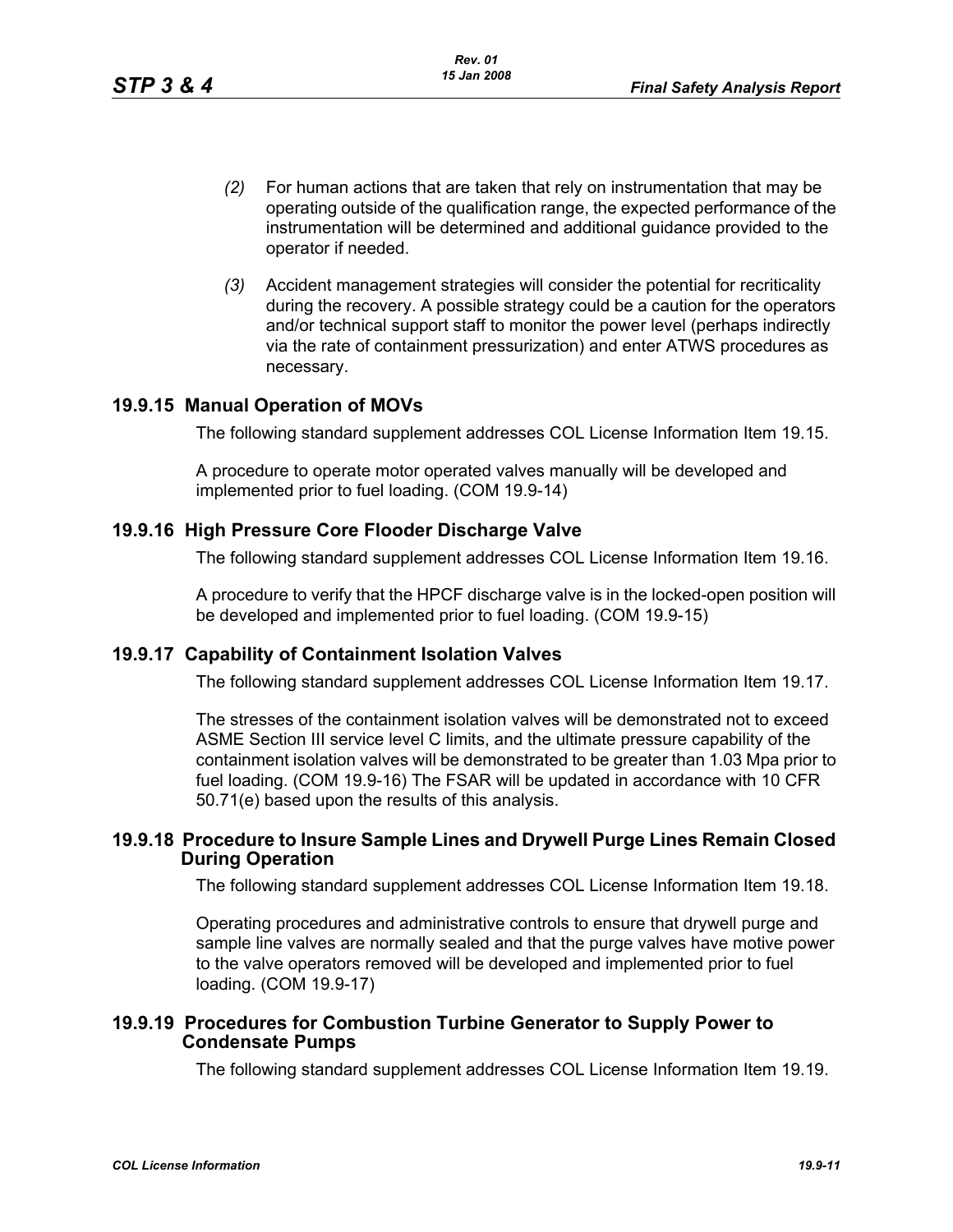Operating procedures to manual transfer the Combustion Turbine Generator (CTG) power to the condensate pump and its support systems will be developed and implemented prior to fuel loading. (COM 19.9-18)

### **19.9.20 Actions to Assure Reliability of Supporting RCW and RSW Systems**

The following standard supplement addresses COL License Information Item 19.19a.

Operating procedures to swap RCW and RSW operating pumps and heat exchangers at least once every month will be developed and implemented prior to fuel loading. (COM 19.9-19)

#### **19.9.21 Housing of ACIWA Equipment**

The following standard supplement addresses COL License Information Item 19.19b.

The capability of the building housing the ACIWA equipment to withstand site-specific seismic events, flooding, and other site-specific external events will be confirmed and will be included in the plant-specific PRA prior to fuel loading in accordance with 10 CFR 50.71(h)(1). (COM 19.9-20)

### **19.9.22 Procedures to Assure SRV Operability During Station Blackout**

The following standard supplement addresses COL License Information Item 19.19c.

Operating procedures to align stored nitrogen bottles for SRVs will be developed and implemented prior to fuel loading. (COM 19.9-21)

### **19.9.23 Procedures for Ensuring Integrity of Freeze Seals**

The following standard supplement addresses COL License Information Item 19.19d.

The procedures to use and administratively control freeze seals will be developed and implemented prior to fuel loading. (COM 19.9-22) Procedures will ensure the integrity of the temporary boundary when freeze seals are used. Mitigative measures will be identified in advance, and appropriate back-up systems will be made available to minimize the effects of a loss of coolant inventory (See Subsection 19Q.8).

### **19.9.24 Procedures for Controlling Combustibles During Shutdown**

The following standard supplement addresses COL License Information Item 19.19e.

Administrative procedures to control combustibles and ignition sources will be developed and implemented prior to fuel loading. (COM 19.9-23)

#### **19.9.25 Outage Planning and Control**

The following standard supplement addresses COL License Information Item 19.19f.

An outage planning and control program that is consistent with NUMARC 91-06 requirements will be developed and implemented before fuel loading. (COM.19.9-24)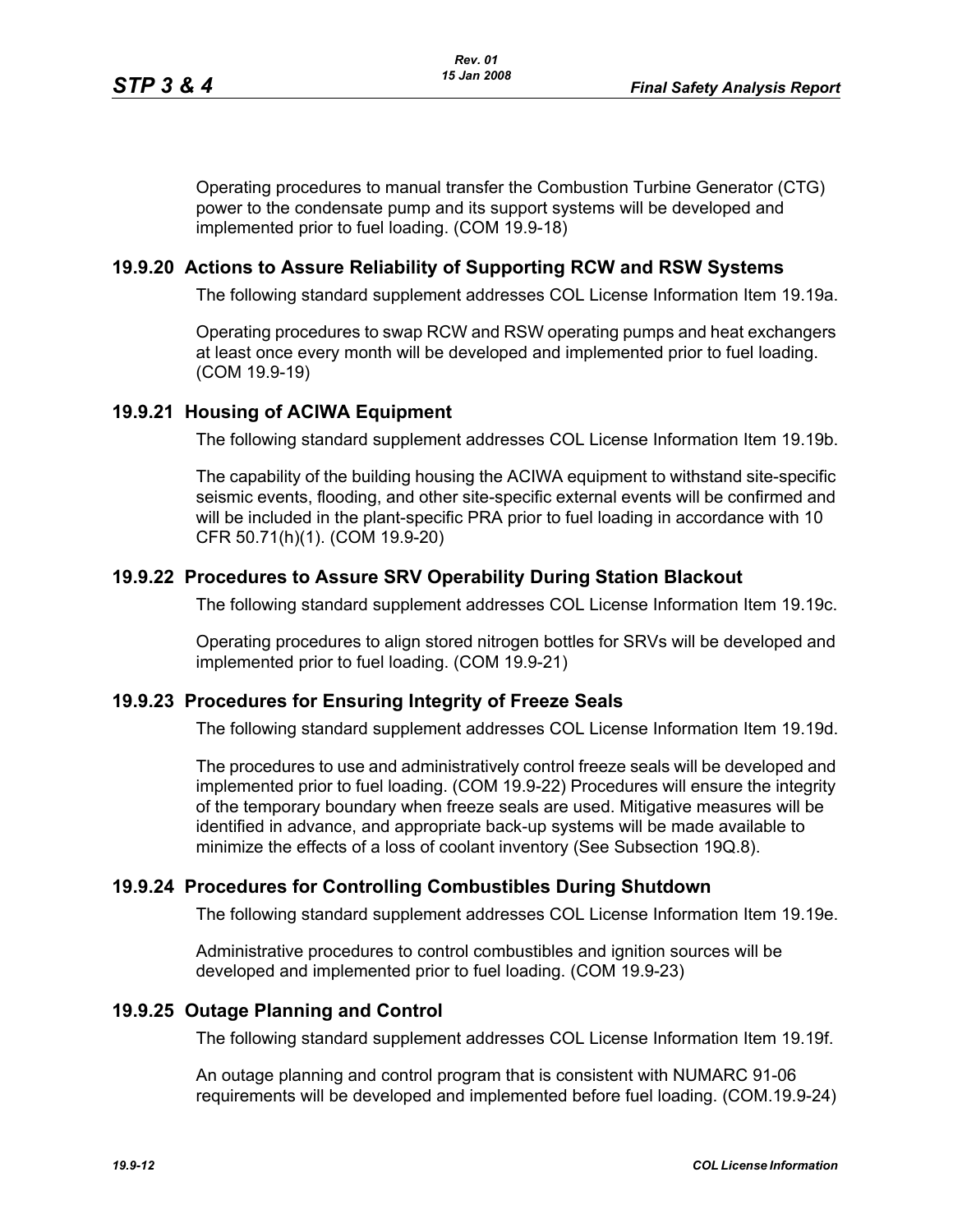## **19.9.26 Reactor Service Water Systems Definition**

The following site-specific supplement addresses COL License Information Item 19.19g and accounts for departure STP DEP 9.2-5.

The STP site-specific applicant review of RSW and UHS design configurations and performance capabilities against those assumed and modeled in Subsection 19D.6.4.2 have been completed and the impact of any differences on the ABWR PRA results has been assessed. The overall results of the evaluation are bounded by the conclusions of the standard ABWR SSAR.19.3.1.5 Results in Perspective. The net impact of the STP-specific design shows a net decrease in risk as compared to the standard ABWR PRA.

## **19.9.27 Capability of Vacuum Breaker**

The following standard supplement addresses COL License Information Item 19.19h.

The capability of the vacuum breaker seating material will be demonstrated to withstand the temperature profiles associated with the equipment survivability requirements specified in Subsection 19E.2.1.2.3 prior to fuel loading. (COM 19.9-25) The FSAR will be updated in accordance with 10 CFR 50.71(e) to reflect the results of this demonstration.

### **19.9.28 Capability of the Containment Atmospheric Monitoring System**

The following standard supplement addresses COL License Information Item 19.19i.

The CAM System that can be exposed to containment pressure will be demonstrated to withstand the loading associated with the equipment survivability requirements specified in Subsection 19E.2.1.2.3 prior to fuel loading. (COM 19.9-26) The FSAR will be updated in accordance with 10 CFR 50.71(e) to reflect the results of this demonstration.

### **19.9.29 Plant Specific Safety-Related Issues and Vendors Operating Guidance**

The following standard supplement addresses COL License Information Item 19.19j.

Plant operating procedures to maintain the important safety functions during shutdown operations will be developed. The operating guidance from the vendors to perform control rod drives and reactor internal pump maintenance activities will also be implemented in these procedures. These procedures will be developed and implemented prior to fuel loading. (COM.19.9-27)

### **19.9.30 PRA Update**

The following site-specific supplement addresses COL License Information Item 19.30.

The design PRA was reviewed against site-specific design information (e.g. the ultimate heat sink) and interface requirements of the standard design and updated to ensure PRA results remain bounding. In addition, site characteristics such as external flooding, wind loadings, etc., were compared to those assumed in the design PRA to